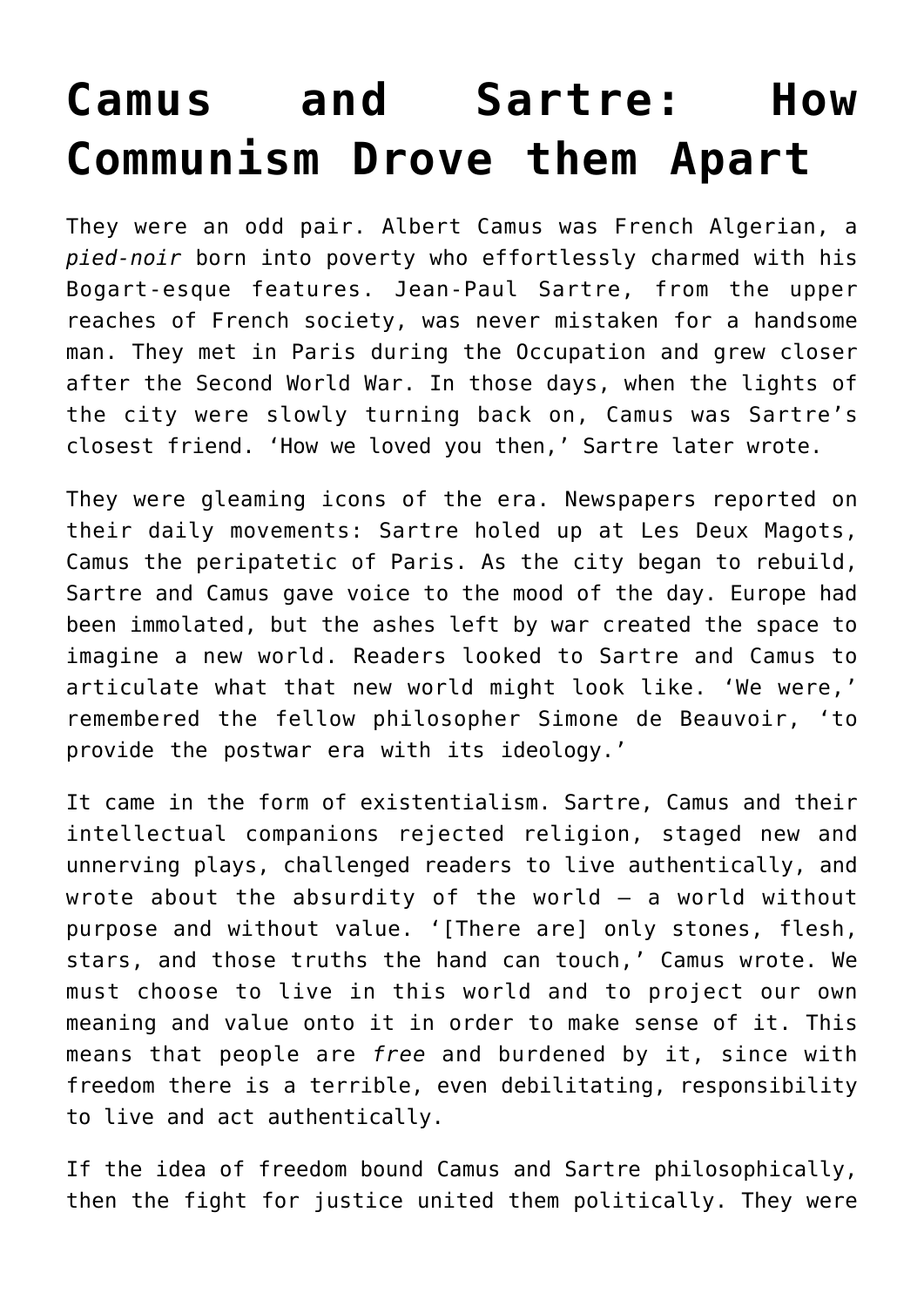committed to confronting and curing injustice, and, in their eyes, no group of people was more unjustly treated than the workers, the proletariat. Camus and Sartre thought of them as shackled to their labour and shorn of their humanity. In order to free them, new political systems must be constructed.

In October 1951, Camus published *The Rebel*. In it, he gave voice to a roughly drawn 'philosophy of revolt'. This wasn't a philosophical system *per se*, but an amalgamation of philosophical and political ideas: every human is free, but freedom itself is relative; one must embrace limits, moderation, 'calculated risk'; absolutes are anti-human. Most of all, Camus condemned revolutionary violence. Violence might be used in extreme circumstances (he supported the French war effort, after all) but the use of revolutionary violence to nudge history in the direction you desire is utopian, absolutist, and a betrayal of yourself.

'Absolute freedom is the right of the strongest to dominate,' Camus wrote, while 'absolute justice is achieved by the suppression of all contradiction: therefore it destroys freedom.' The conflict between justice and freedom required constant re-balancing, political moderation, an acceptance and celebration of that which limits the most: our humanity. 'To live and let live,' he said, 'in order to create what we are.'

Sartre read *The Rebel* with disgust. As far as he was concerned, it *was* possible to achieve perfect justice and freedom – that described the achievement of communism. Under capitalism, and in poverty, workers could not be free. Their options were unpalatable and inhumane: to work a pitiless and alienating job, or to die. But by removing the oppressors and broadly returning autonomy to the workers, communism allows each individual to live without material want, and therefore to choose how best they can realise themselves. This makes them free, and through this unbending equality, it is also just.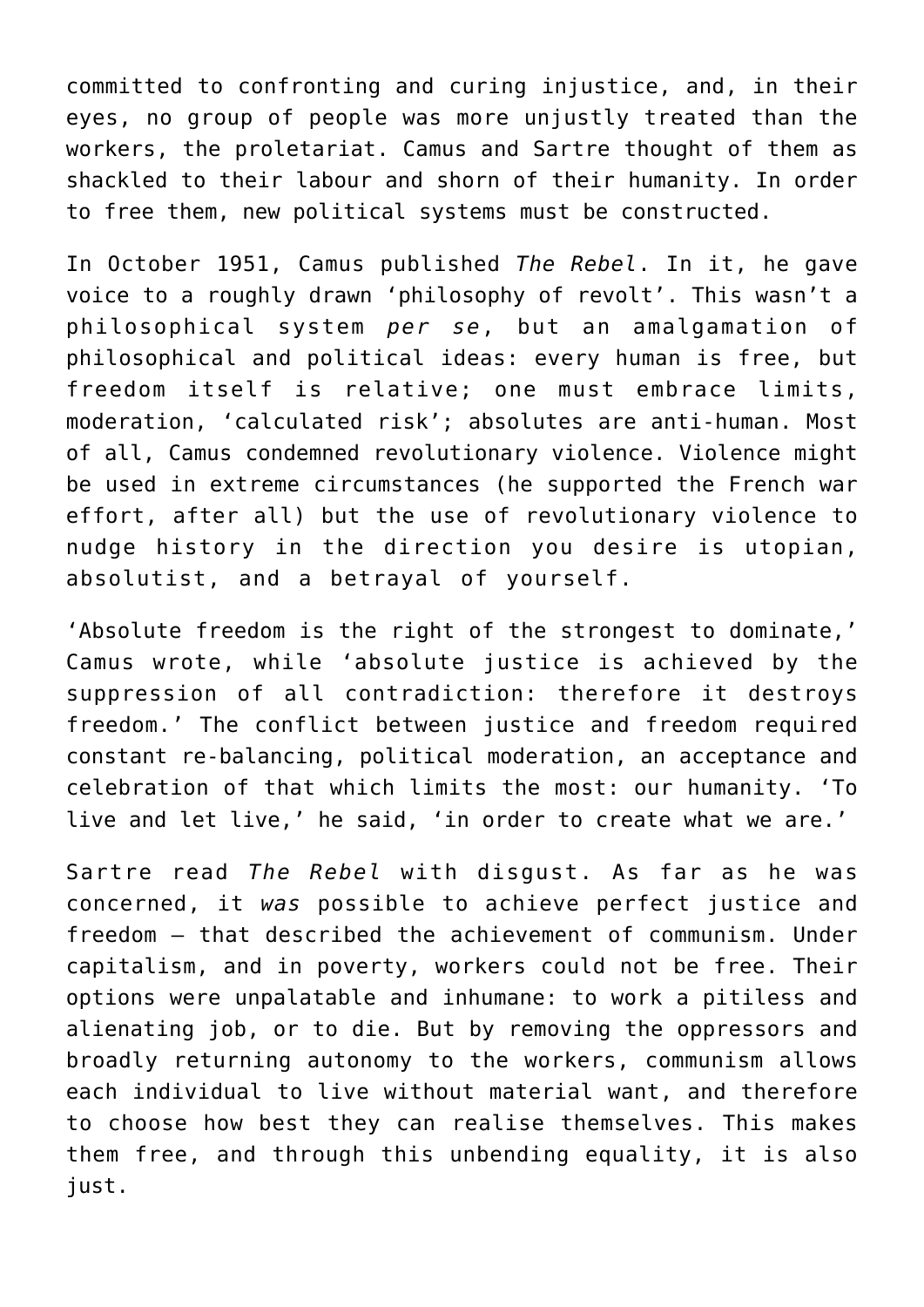The problem is that, for Sartre and many others on the Left, communism required revolutionary violence to achieve because the existing order must be smashed. Not all leftists, of course, endorsed such violence. This division between hardline and moderate leftists – broadly, between communists and socialists – was nothing new. The 1930s and early '40s, however, had seen the Left temporarily united against fascism. With the destruction of fascism, the rupture between hardline leftists willing to condone violence and moderates who condemned it returned. This split was made all the more dramatic by the practical disappearance of the Right and the ascendancy of the Soviet Union – which empowered hardliners throughout Europe, but raised disquieting questions for communists as the horrors of gulags, terror and show trials came to light. The question for every leftist of the postwar era was simple: which side are you on?

With the publication of *The Rebel*, Camus declared for a peaceful socialism that would not resort to revolutionary violence. He was appalled by the stories emerging from the USSR: it was not a country of hand-in-hand communists, living freely, but a country with no freedom at all. Sartre, meanwhile, would fight for communism, and he was prepared to endorse violence to do so.

The split between the two friends was a media sensation. *Les Temps Modernes* – the journal edited by Sartre, which published a critical review of *The Rebel* – sold out three times over. *Le Monde* and *L'Observateur* both breathlessly covered the falling out. It's hard to imagine an intellectual feud capturing that degree of public attention today, but, in this disagreement, many readers saw the political crises of the times reflected back at them. It was a way of seeing politics played out in the world of ideas, and a measure of the worth of ideas. If you are thoroughly committed to an idea, are you compelled to kill for it? What price for justice? What price for freedom?

Sartre's position was shot through with contradiction, with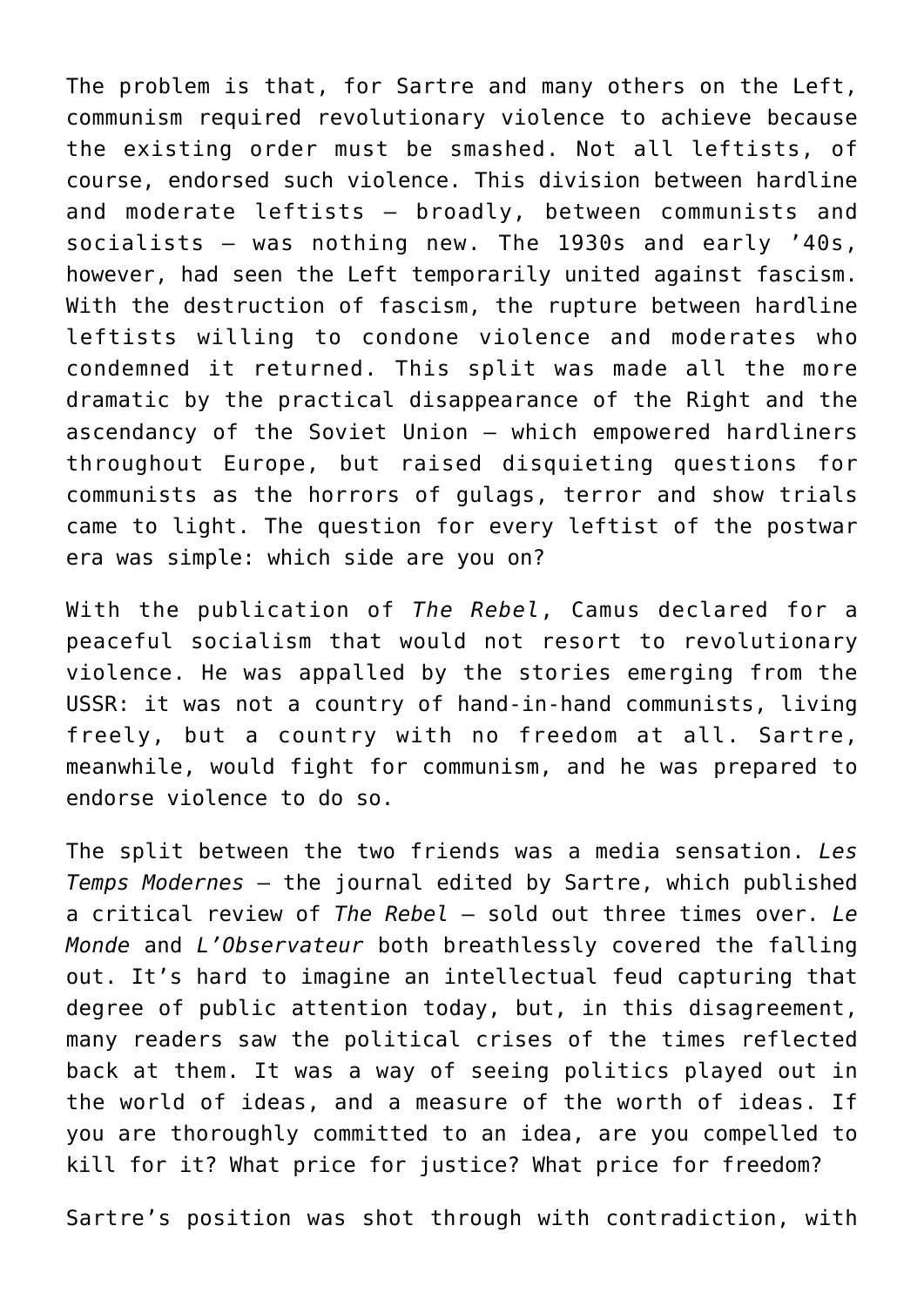which he struggled for the remainder of his life. Sartre, the existentialist, who said that humans are condemned to be free, was also Sartre, the Marxist, who thought that history does not allow much space for true freedom in the existential sense. Though he never actually joined the French Communist Party, he would continue to defend communism throughout Europe until 1956, when the Soviet tanks in Budapest convinced him, finally, that the USSR did not hold the way forward. (Indeed, he was dismayed by the Soviets in Hungary because they were acting like Americans, he said.) Sartre would remain a powerful voice on the Left throughout his life, and chose the French president Charles de Gaulle as his favourite whipping boy. (After one particularly vicious attack, de Gaulle was asked to arrest Sartre. 'One does not imprison Voltaire,' he responded.) Sartre remained unpredictable, however, and was engaged in a long, bizarre dalliance with hardline Maoism when he died in 1980. Though Sartre moved away from the USSR, he never completely abandoned the idea that revolutionary violence might be warranted.

The violence of communism sent Camus on a different trajectory. 'Finally,' he wrote in *The Rebel*, 'I choose freedom. For even if justice is not realised, freedom maintains the power of protest against injustice and keeps communication open.' From the other side of the Cold War, it is hard not to sympathise with Camus, and to wonder at the fervour with which Sartre remained a loyal communist. Camus's embrace of sober political reality, of moral humility, of limits and fallible humanity, remains a message well-heeded today. Even the most venerable and worthy ideas need to be balanced against one another. Absolutism, and the impossible idealism it inspires, is a dangerous path forward – and the reason Europe lay in ashes, as Camus and Sartre struggled to envision a fairer and freer world.  $\boxed{\times}$ 

—